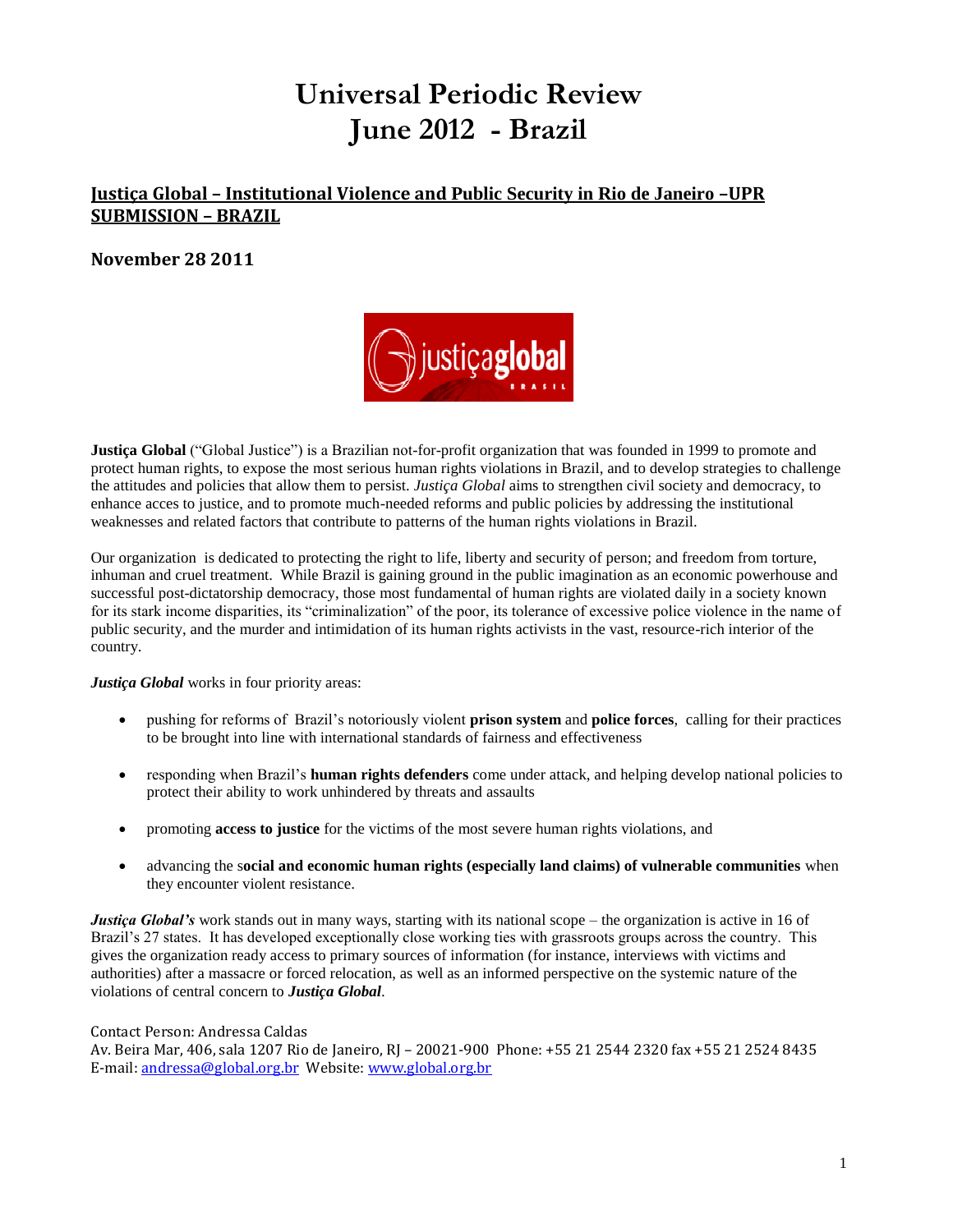#### **Submission by Global Justice for the 2012 UPR of Brazil, with respect to Institutional Violence and Public Security in Rio de Janeiro**

### **Introduction, Methodology and Context**

- **1.** Although several references were made to Brazil's lack of public security during the interactive dialogue of the country's Universal Periodic Review in 2008, the country has done little to improve the situation. Examples of such references include those made by: (i) the Republic of Korea – stating that a number of international human rights organizations had repeatedly drawn attention to Brazil's lack of public security and requesting that the country give more consideration to this issue; (ii) the Russian Federation – articulating that public security must continue to be a priority for the Brazilian government and asking for more details on the practical implementation of measures used to reduce urban violence and investigate cases of extrajudicial killings; and (iii) Belgium – noting the country's persistent difficulties and human rights violations relating to the Brazil's efforts to address public security.<sup>i</sup> Recommendations that were examined by and received the support of Brazil included one of "giving a more thorough consideration to the issues of  $\dots$  lack of public security."  $\ddot{ }$
- **2.** Global Justice (Justiça Global) has been supporting civil society efforts to resist the Public Security Politics of Rio de Janeiro, especially as the city prepares to host two international sporting mega-events in the upcoming five years. For this purpose, Global Justice has worked to: mobilize civil society organizations and activists; document and denounce human rights violations; and organize the visit of the U.N. Special Rapporteur on extrajudicial, summary or arbitrary executions, which resulted in the devastating report on Rio de Janeiro – highlighting executions committed by police and condemning police mega-operations, as well as the police policy of confrontation. This report is based on the information obtained by Global Justice during the course of its operations and research.

## **Sport Mega-Events, Police Mega-Operations and Acts of Resistance**

- **3.** The year of 2007, with the achievement of the Pan-American Games in Rio de Janeiro, was a landmark for the deepening of social crises already acutely present in the city, such as, for example: the Security policy used during the confrontation, as well as the sanitation, forced eviction, repression and criminalization of social movements and of poverty, among others. The situation of Rio de Janeiro in 2007 has since been exacerbated by the upcoming realization of the 2014 World Cup and the 2016 Olympic Games.
- **4.** As the city prepared for the Pan-American games, a massacre occurred (the "Pan massacre") in the Complexo do Alemão community, resulting in 19 official deaths. Portrayed by state and federal authorities as a successful operation, the massacre gave legitimacy to the continuation of police mega-operations in Rio de Janeiro's favelas, which have produced and continue to produce an extremely large number of deaths.
- **5.** The so-called "acts of resistance" documents filed when police officers kill someone who was supposedly violently resisting a police action  $-$  are normally used to gauge police violence, as they are widely understood to cover up cases of actual summary execution. Because of this, as well as the high number of international denunciations made with respect to acts of resistance, the Brazilian government was forced to change its plan of action, although not its actual Security policy.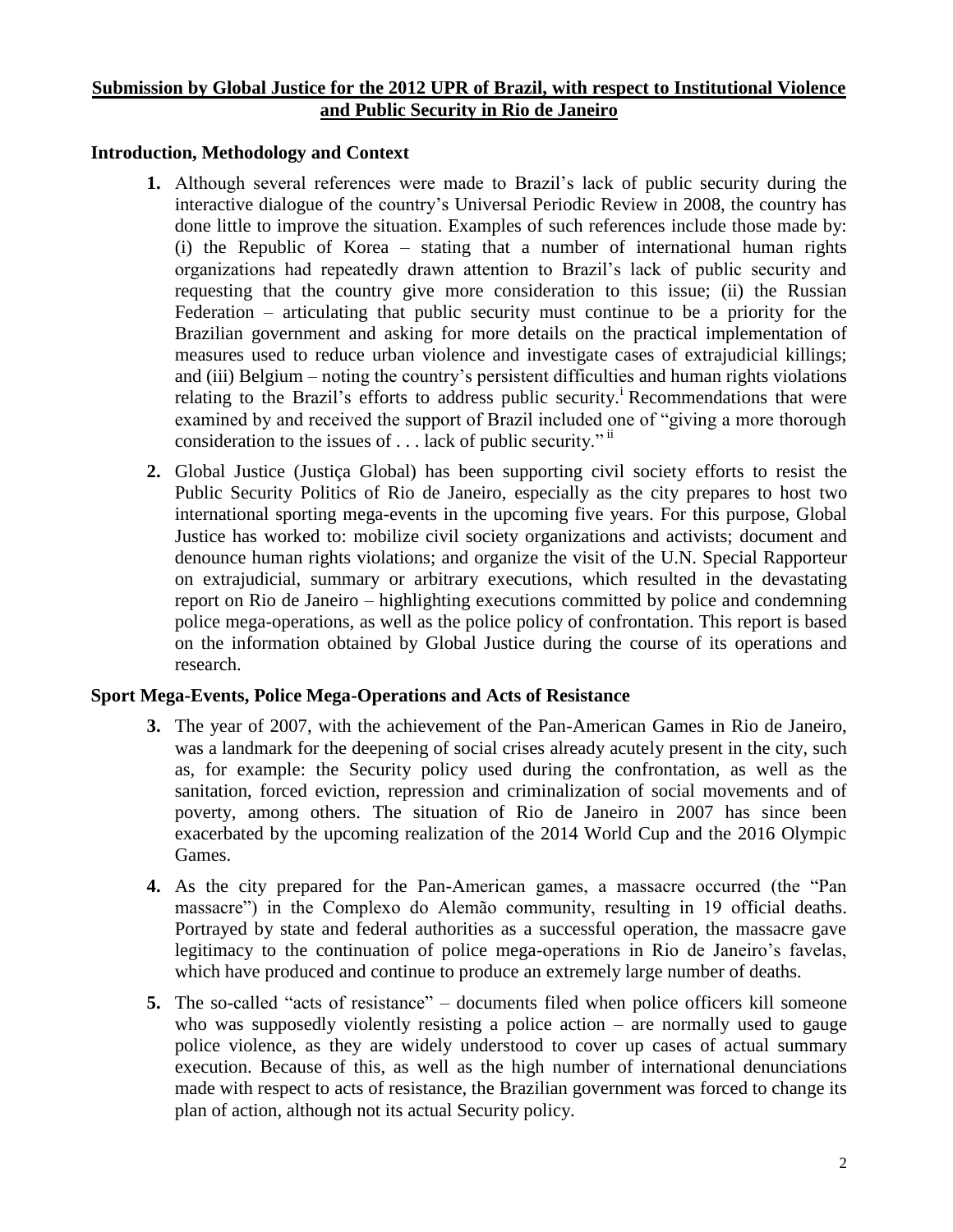- **6.** One of the government's principal initiatives in this regard consisted of a change in the composition of the Public Security Institute of the Secretary of Security of the State of Rio de Janeiro, which is the body responsible for producing crime statistics for the state. As part of this change in composition, the institute's anthropologist Ana Paula Miranda, who was originally responsible for producing crime statistics, was fired. She was subsequently replaced by a Military Police coronel, Mário Sérgio Duarte.
- **7.** This change was strategic for the government for the following reason: in order to maintain its "War on Drugs," logic, it needed to present results without being questioned about them. The trafficking of drugs and arms are organized, not at the edge of Statecontrol, but rather by the State itself. And, the discourse of a War on Drugs is merely a cover-up mechanism for Security politics, spinning on the gears of corruption and violence in the plot between the State, crime and the criminalization of poverty – a plot in which police forces play a central role in crime and in the construction of a privateenterprise city.
- **8.** After the government implemented the changes mentioned above, the Public Security Institute came to present a significant drop in the number of recorded homicides and filed acts of resistance in Rio de Janeiro. According to the Public Security Institute, $\lim_{n \to \infty}$  in 2007 the total number of acts of resistance filed was of 1,330, a number which decreased to 1,137 in 2008, to 1,048 in 2009 and to 855 in 2010. In the first semester of 2011, there were merely 374 acts of resistance filed, as compared with the 505 occurring during the same period just one year prior.
- **9.** Acts of resistance began to be siphoned into and absorbed by other categories. For instance, the total number of disappeared persons underwent an alarming increase, climbing constantly from 4,633 in 2007 to 5,473 in 2010. In the first semester of 2011, that number jumped to 2,879, from a total of 2,643 in the same period in 2010.
- **10.** It is impossible to assess exactly how many assassinations caused by police officers have been transformed into disappearances by means of hiding bodies. Nevertheless, the parallel that can be drawn between the decrease in one death index, accompanied by the increase in another, may indicate a change of strategy in how the government deals with deaths produced as a result of police violence.<sup>1v</sup>

#### **Favela Occupations and Police Pacification Units**

- **11.** The most important aspect of the public safety transformation in Rio de Janeiro in recent years has been the installation of permanent police garrisons, or Police Pacification Units – UPPs, and the occupation of communities by security forces. In spite of the publicized success of the militarized occupations carried out in the communities of Rio de Janeiro, various denunciations of abuse have been made – most notably, warrantless invasion of homes, arbitrary searches<sup>v</sup> and violent confrontations due to the imposition of rules on residents.
- **12.** The UPPs are described by the State as having the goal of "consolidating state control of communities which are under strong influence of the ostensibly armed crime factions and returning public peace and tranquility to the local population, as necessary for their full exercise of citizenship, which serves as a guarantee for social and economic development."<sup>vi</sup> These would be the first steps toward implementation of public services.
- **13.** The first of the city's UPPs was inaugurated in 2008 in the community of Morro Santa Marta. To this day, the much-promised works for urbanization have yet to be completed. Today, there are a total of 19 installed UPPs, covering more than 30 communities in Rio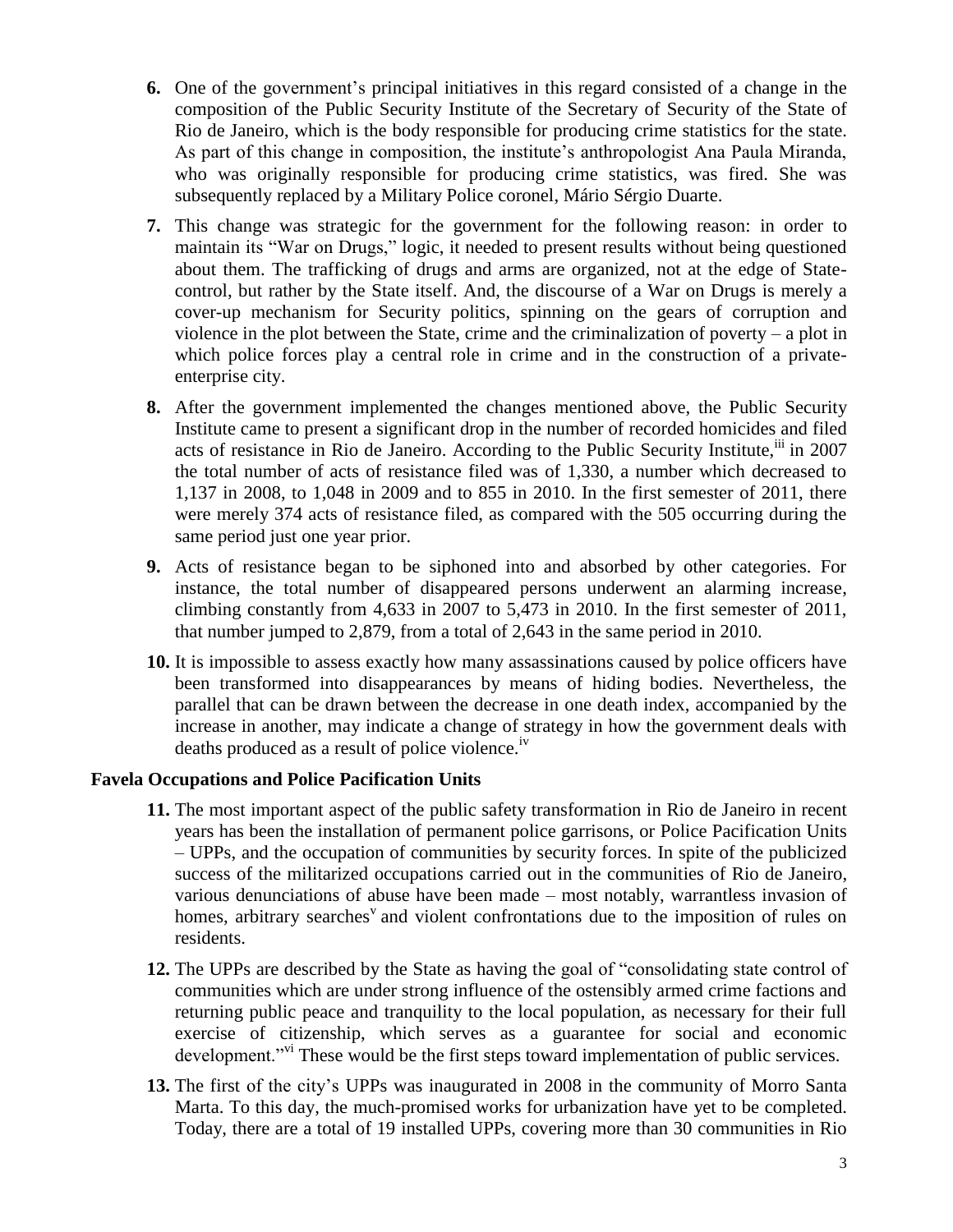de Janeiro. Nonetheless, the UPPs have not provided much aside from police action – that is, most occupied favelas still lack healthcare, daycare, schools, social assistance and outlets for recreational activities.<sup>vii</sup> Residents of occupied favelas themselves criticize these installations by contrasting the presence of police with the absence of social programming.<sup>viii</sup>

- **14.** Furthermore, the process of installing UPPs has proven to be extremely violent. At the end of 2010, almost 40 people were killed in crossfire in Rio, including a teenage girl who was hit by a stray bullet as the city's police overtook two additional favelas to install their  $UPPs.<sup>ix</sup>$
- **15.** Other criticisms coming directly from the communities themselves denounce the way in which police command has been implemented in the favelas – acting as an intermediary between the community and the implementation of other public services, and placing itself directly in the middle of the relationship between residents and the State.  $^{\circ}$  Both the selective implementation of the UPPs merely in areas of economic interest and the prohibition of certain community events, are among the different criticisms being raised. <sup>xi</sup> There are also indications that some of the community leadership organizations have been pressured by UPP Police officers to not adopt a stance of resistance with respect to, for example, attempts at forced eviction.<sup>xii</sup>
- **16.** More than repression and control, the installation of UPPs has been primarily focused on the city's preparations for the World Cup and Olympic Games and the valorization of the city's real estate market. The chosen location of the UPPs clearly expresses the strategy of guaranteeing safety for very specific areas of the city (South Zone, Downtown, Tijuca and Barra da Tijuca).
- **17.** The most recent favela occupation and UPP installation occurred on November 13 of this year, in the favela of Rocinha, situated in the South Zone of the city. The Human Rights Commission of the Legislative Assembly of Rio de Janeiro, directed by Marcelo Freixo, visited the favela a week after the UPP's installation and reported a total lack of infrastructure in the area – including innumerable garbage piles and open-air sewage canals – making it clear that, in spite of government jubilation, there is much to be done in terms of guaranteeing basic rights such as running water, public sanitation and slope retention projects in the community.<sup>xiii</sup>

#### **Militias**

- **18.** Last of all, in recent years, actions carried out by militias in the communities of Rio de Janeiro intensified significantly. $x^iv$  To a certain degree, these militias act as a legacy of the extermination squads of the 1970s and 1980s, demonstrating the following new relationship between security forces and crime: direct participation in the criminal exploitation of communities, instead of merely passive operation, for example, by means of corruption.
- **19.** The fact set forth in the preceding paragraph was already the subject of an investigation carried out by the Legislative Assembly of Rio de Janeiro, which, as a result, produced an extensive report – identifying potential individuals involved in the city's militias and recommending a series of actions to be taken by the Public Prosecutor's Office. XV Nonetheless, the militias have yet to be the target of any effective governmental action, as exemplified by the existence of only one community originally controlled by militias now being occupied by a UPP. All of the remaining communities continue under drug traffic control.